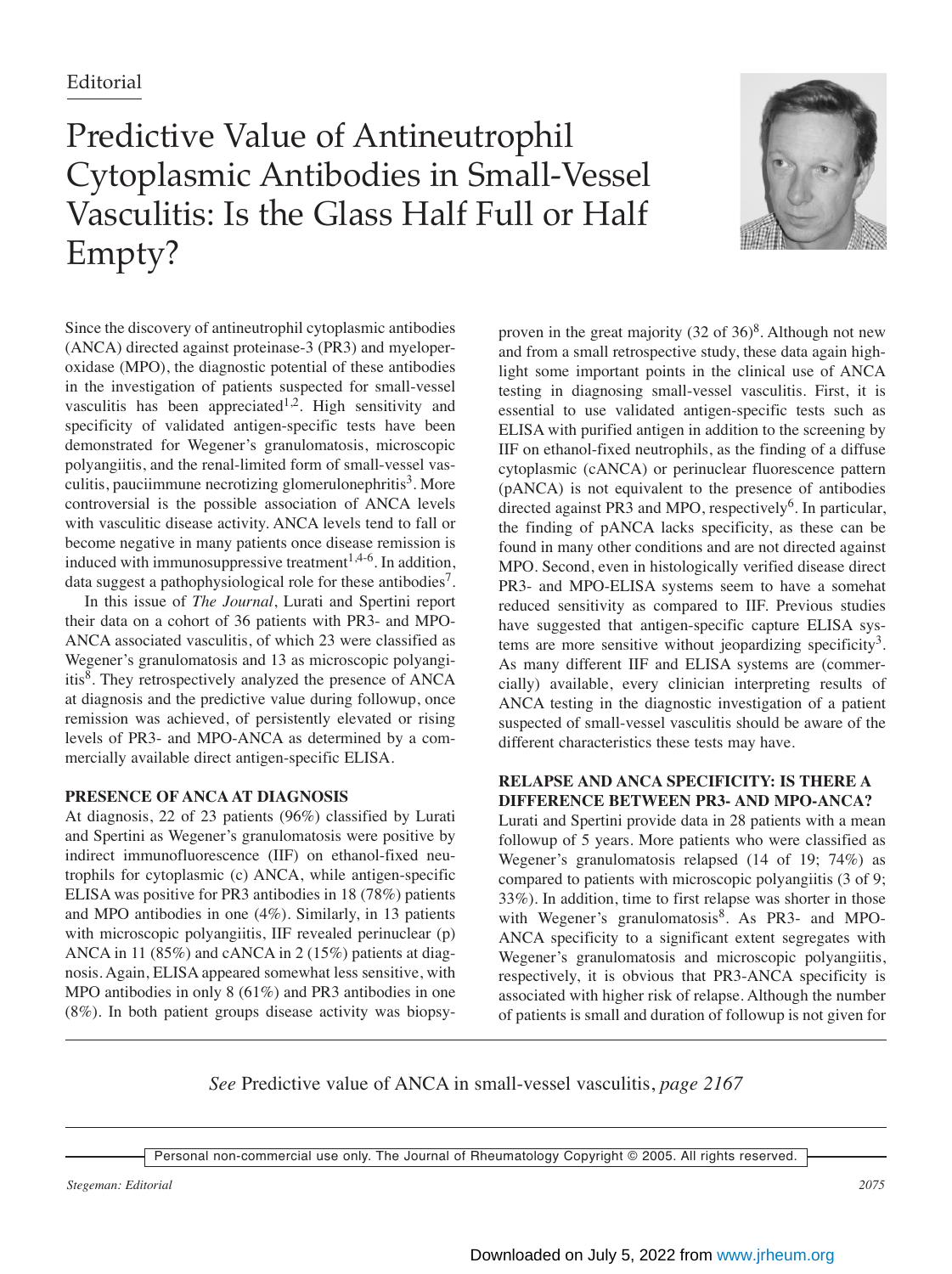both disease groups separately, these data are in accord with previously reported findings. Even within cohorts of patients classified as having either Wegener's granulomatosis or microscopic polyangiitis, PR3- as compared to MPO-ANCA is associated with increased risk of relapse $6.9$ .

## **PREDICTIVE VALUE OF ANCA LEVELS DURING FOLLOWUP**

Like the data provided by Lurati and Spertini, relapses in patients with Wegener's granulomatosis occur in  $\geq 50\%$ within 5 years after diagnosis and initial therapy. In patients with microscopic polyangiitis and renal-limited vasculitis, percentages of  $\approx 30\%$  within 5 years are reported<sup>6</sup>. As relapses of these diseases are associated with chronic organ damage (renal failure), increased cumulative immunosuppressive therapy toxicity, and mortality, relapses constitute both a numerically important and a clinically relevant problem<sup>10,11</sup>. At the moment of relapse of active vasculitis following previous remission, in patients who have been ANCA-positive at diagnosis, ANCA measured by IIF or PR3- and MPO-ANCA ELISA is (again) positive in 80% to 100%12. Therefore, a diagnosis of relapse in a patient with ANCA-associated small-vessel vasculitis with a persistently negative ANCA at the moment of presumed relapse should be seriously questioned, necessitating either histological proof of disease activity or rigorous exclusion of other diagnoses.

Whether persistently positive or increasing ANCA levels can predict ensuing vasculitic disease activity is more controversial. Lurati and Spertini, using a commercially available direct PR3- and MPO-ANCA ELISA, found no association of persistent positive ANCA titers for  $\geq 6$  months and relapse. As well, elevations analyzed over a range of 1.2- to 4-fold in PR3- or MPO-ANCA titers were, although statistically significant, only weakly associated with occurrence of relapse. Low level elevations showed moderate sensitivity and very poor specificity, while 3- to 4-fold elevations were rather specific, but at the cost of a sensitivity of only around 20%, making clinical use impossible or futile. Other studies have been published concerning the relation between elevations in ANCA levels as measured by IIF or ELISA and disease activity (see reviews<sup>6,13</sup>). Unfortunately, many of these studies, like the one reported here by Lurati and Spertini, are retrospective, involve small numbers of patients and relapses, and do not standardize or even state the interval between sequential ANCA measurements. In addition, relapses of vasculitis can be histologically proven, clinically diagnosed, derived from changes in disease activity scores that have not been validated for that purpose, or any combination of these. Also with respect to measurement of ANCA levels, differences exist, not only in the type of assay used, but also whether sequential samples were tested in the same or different assays at the same or different times and whether during the whole study period the same type of assay has been

used. These methodological differences between, and probably within, the studies may be responsible for the widely different results for sensitivity and positive predictive value reported for rises in ANCA levels, ranging from 20% to (nearly) 100% for both. Using predefined criteria for relapse, a standardized interval for sequential ANCA measurements, and eliminating interassay variation by measuring 2 sequential samples in the same assay, we have found predictive values of  $\geq 50\%$  for a relapse within 6 or 12 months for 4-fold elevations in cANCA titer by IIF or  $> 75\%$ increase in PR3-ANCA level as determined by direct ELISA in 3 prospective studies with a reasonable number of patients and followup14-16. As in these studies relapse rates were around or below 10% per 12 months in patients without a cANCA or PR3-ANCA rise of this magnitude, prediction of clinically relevant increases in absolute risk for relapse may be feasible. For MPO-ANCA this situation is less well studied. Sparse data suggest that in MPO-ANCA related vasculitis as well, elevations in ANCA are associated with relapse of disease activity<sup>16,17</sup>. However, probably due to the lower risk of relapse associated with MPO-ANCA associated vasculitis, this relationship has not been well established.

## **PREDICTIVE VALUE OF SERIAL ANCA DETERMI-NATIONS: NOT ONLY A DIAGNOSTIC PROBLEM**

As relapses of small-vessel vasculitis cause significant morbidity and mortality due to both the disease and its treatment, an ideal intervention should result in prolonged prevention with minimal toxicity. The only prospective, randomized controlled study that has used preemptive immunosuppressive therapy with cyclophosphamide and prednisolone for 9 months after a 4-fold rise in cANCA titer showed that clinical relapses of vasculitis can be prevented, and cumulative exposure to immunosuppressive drugs can be reduced<sup>15</sup>. Similarly, an uncontrolled study in which immunosuppressive therapy was increased upon elevations in cANCA titer showed a large reduction in relapses compared to patients in whom therapy was not modified according to ANCA titers<sup>18</sup>. Both studies also showed a tendency to reduced treatment related toxicity and side effects in the preemptive treated patients. However, it was also illustrated clearly that not all relapses can be prevented in this way, as not all relapses are preceded by an elevation of ANCA. More worrisome, not all ANCA elevations are followed by clinical relapse, leading to (increased) immunosuppressive treatment with all the associated risks in patients who will not benefit. As currently the positive predictive value of serial ANCA determination for relapses is not close enough to 100% concomitant with useful sensitivity, we might try less aggressive therapies with, for example, azathioprine, although preliminary data from such a trial suggest that this approach may not be effective.

In the end we still face the problem that prediction and

Personal non-commercial use only. The Journal of Rheumatology Copyright © 2005. All rights reserved.